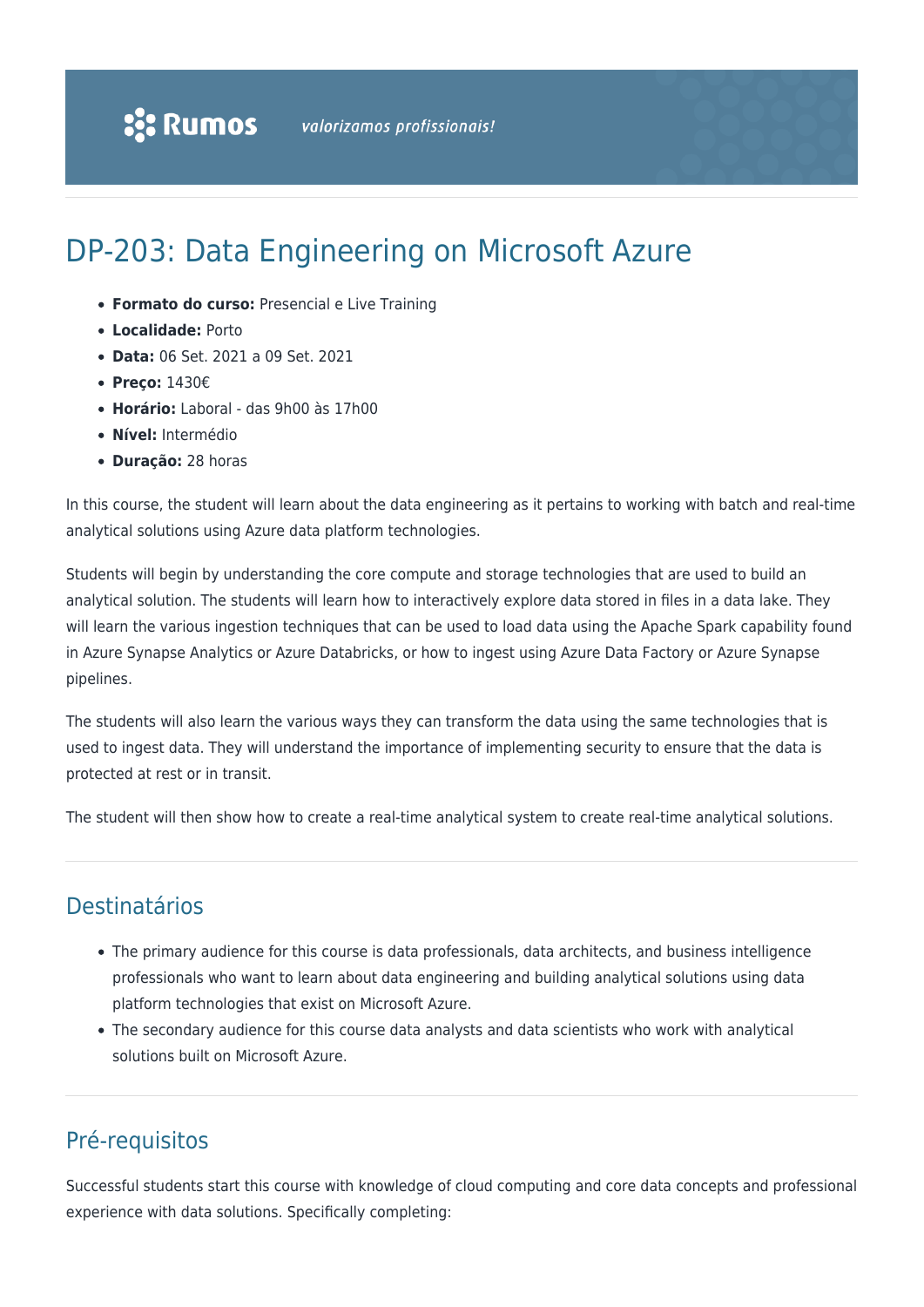- [AZ-900 Azure Fundamentals](https://www.rumos.pt/?p=29606)
- [DP-900 Microsoft Azure Data Fundamentals](https://www.rumos.pt/?p=41534)

### **Objectivos**

Students will gain the skills to:

- Explore compute and storage options for data engineering workloads in Azure
- Run interactive queries using serverless SQL pools
- Perform data Exploration and Transformation in Azure Databricks
- Explore, transform, and load data into the Data Warehouse using Apache Spark
- Ingest and load Data into the Data Warehouse
- Transform Data with Azure Data Factory or Azure Synapse Pipelines
- Integrate Data from Notebooks with Azure Data Factory or Azure Synapse Pipelines
- Support Hybrid Transactional Analytical Processing (HTAP) with Azure Synapse Link
- Perform end-to-end security with Azure Synapse Analytics
- Perform real-time Stream Processing with Stream Analytics
- Create a Stream Processing Solution with Event Hubs and Azure Databricks

### Programa

#### **Explore compute and storage options for data engineering workloads**

This module provides an overview of the Azure compute and storage technology options that are available to data engineers building analytical workloads. This module teaches ways to structure the data lake, and to optimize the files for exploration, streaming, and batch workloads. The student will learn how to organize the data lake into levels of data refinement as they transform files through batch and stream processing. Then they will learn how to create indexes on their datasets, such as CSV, JSON, and Parquet files, and use them for potential query and workload acceleration.

#### Lessons

- Introduction to Azure Synapse Analytics
- Describe Azure Databricks
- Introduction to Azure Data Lake storage
- Describe Delta Lake architecture
- Work with data streams by using Azure Stream Analytics

Lab : Explore compute and storage options for data engineering workloads

- Combine streaming and batch processing with a single pipeline
- Organize the data lake into levels of file transformation
- Index data lake storage for query and workload acceleration

#### **Run interactive queries using Azure Synapse Analytics serverless SQL pools**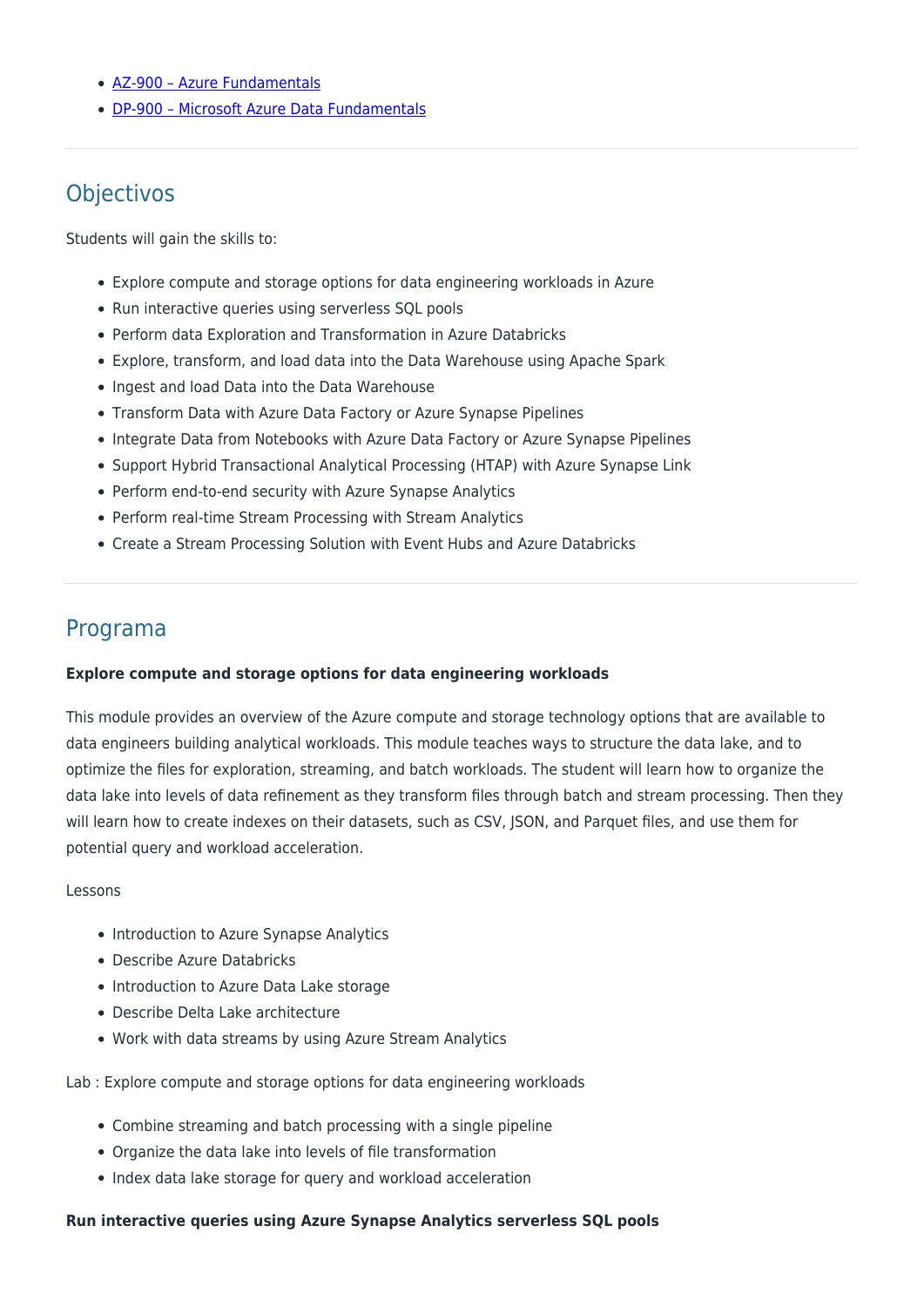In this module, students will learn how to work with files stored in the data lake and external file sources, through T-SQL statements executed by a serverless SQL pool in Azure Synapse Analytics. Students will query Parquet files stored in a data lake, as well as CSV files stored in an external data store. Next, they will create Azure Active Directory security groups and enforce access to files in the data lake through Role-Based Access Control (RBAC) and Access Control Lists (ACLs).

#### Lessons

- Explore Azure Synapse serverless SQL pools capabilities
- Query data in the lake using Azure Synapse serverless SQL pools
- Create metadata objects in Azure Synapse serverless SQL pools
- Secure data and manage users in Azure Synapse serverless SQL pools

Lab : Run interactive queries using serverless SQL pools

- Ouery Parquet data with serverless SOL pools
- Create external tables for Parquet and CSV files
- Create views with serverless SQL pools
- Secure access to data in a data lake when using serverless SQL pools
- Configure data lake security using Role-Based Access Control (RBAC) and Access Control List

#### **Data exploration and transformation in Azure Databricks**

This module teaches how to use various Apache Spark DataFrame methods to explore and transform data in Azure Databricks. The student will learn how to perform standard DataFrame methods to explore and transform data. They will also learn how to perform more advanced tasks, such as removing duplicate data, manipulate date/time values, rename columns, and aggregate data.

#### Lessons

- Describe Azure Databricks
- Read and write data in Azure Databricks
- Work with DataFrames in Azure Databricks
- Work with DataFrames advanced methods in Azure Databricks

#### Lab : Data Exploration and Transformation in Azure Databricks

- Use DataFrames in Azure Databricks to explore and filter data
- Cache a DataFrame for faster subsequent queries
- Remove duplicate data
- Manipulate date/time values
- Remove and rename DataFrame columns
- Aggregate data stored in a DataFrame

#### **Explore, transform, and load data into the Data Warehouse using Apache Spark**

This module teaches how to explore data stored in a data lake, transform the data, and load data into a relational data store. The student will explore Parquet and JSON files and use techniques to query and transform JSON files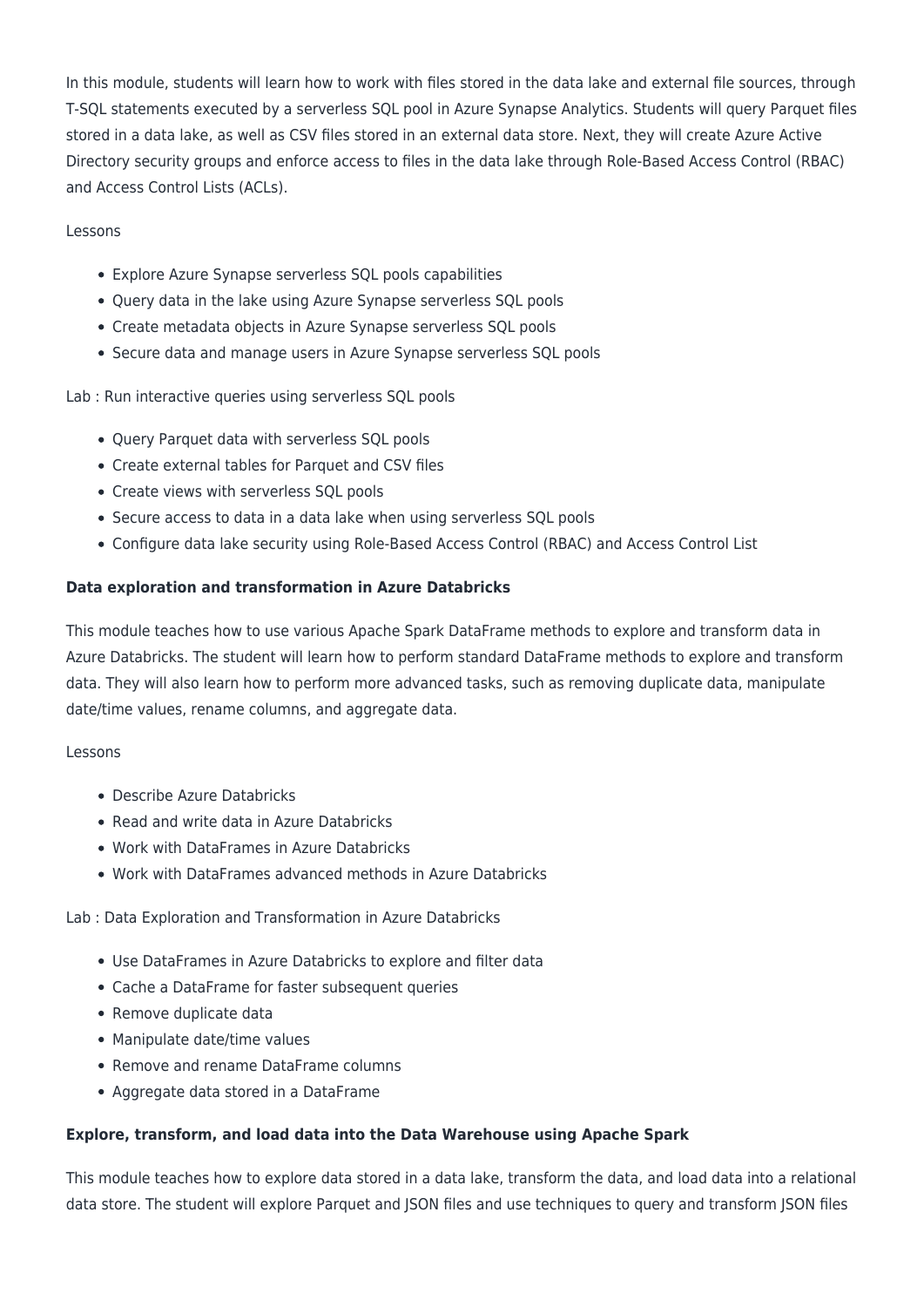with hierarchical structures. Then the student will use Apache Spark to load data into the data warehouse and join Parquet data in the data lake with data in the dedicated SQL pool.

#### Lessons

- Understand big data engineering with Apache Spark in Azure Synapse Analytics
- Ingest data with Apache Spark notebooks in Azure Synapse Analytics
- Transform data with DataFrames in Apache Spark Pools in Azure Synapse Analytics
- Integrate SQL and Apache Spark pools in Azure Synapse Analytics

Lab : Explore, transform, and load data into the Data Warehouse using Apache Spark

- Perform Data Exploration in Synapse Studio
- Ingest data with Spark notebooks in Azure Synapse Analytics
- Transform data with DataFrames in Spark pools in Azure Synapse Analytics
- Integrate SQL and Spark pools in Azure Synapse Analytics

#### **Ingest and load data into the data warehouse**

This module teaches students how to ingest data into the data warehouse through T-SQL scripts and Synapse Analytics integration pipelines. The student will learn how to load data into Synapse dedicated SQL pools with PolyBase and COPY using T-SQL. The student will also learn how to use workload management along with a Copy activity in a Azure Synapse pipeline for petabyte-scale data ingestion.

#### Lessons

- Use data loading best practices in Azure Synapse Analytics
- Petabyte-scale ingestion with Azure Data Factory

Lab : Ingest and load Data into the Data Warehouse

- Perform petabyte-scale ingestion with Azure Synapse Pipelines
- Import data with PolyBase and COPY using T-SQL
- Use data loading best practices in Azure Synapse Analytics

#### **Transform data with Azure Data Factory or Azure Synapse Pipelines**

This module teaches students how to build data integration pipelines to ingest from multiple data sources, transform data using mapping data flows, and perform data movement into one or more data sinks.

#### Lessons

- Data integration with Azure Data Factory or Azure Synapse Pipelines
- Code-free transformation at scale with Azure Data Factory or Azure Synapse Pipelines

#### Lab : Transform Data with Azure Data Factory or Azure Synapse Pipelines

- Execute code-free transformations at scale with Azure Synapse Pipelines
- Create data pipeline to import poorly formatted CSV files
- Create Mapping Data Flows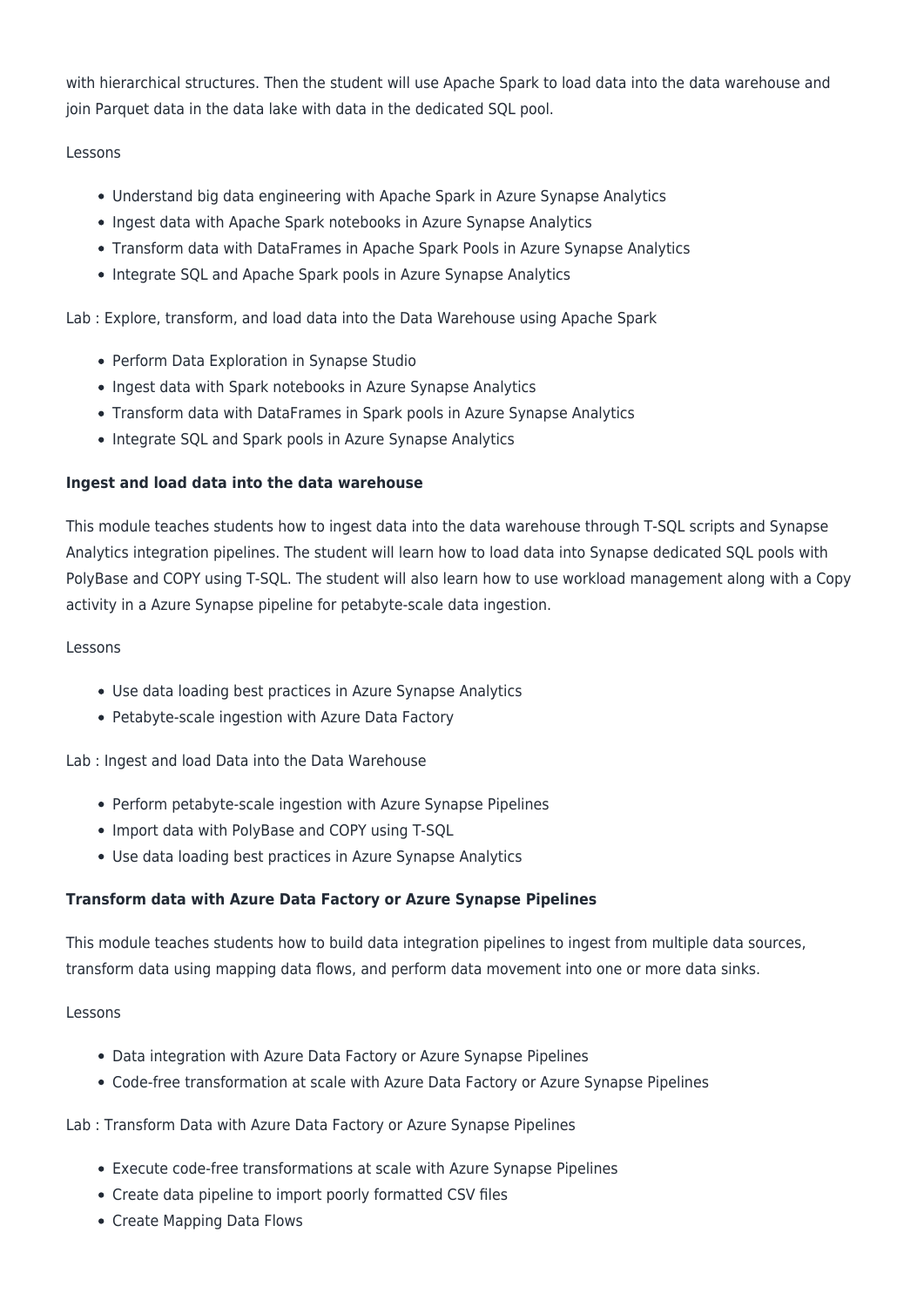#### **Orchestrate data movement and transformation in Azure Synapse Pipelines**

In this module, you will learn how to create linked services, and orchestrate data movement and transformation using notebooks in Azure Synapse Pipelines.

#### Lessons

Orchestrate data movement and transformation in Azure Data Factory

Lab : Orchestrate data movement and transformation in Azure Synapse Pipelines

• Integrate Data from Notebooks with Azure Data Factory or Azure Synapse Pipelines

#### **End-to-end security with Azure Synapse Analytics**

In this module, students will learn how to secure a Synapse Analytics workspace and its supporting infrastructure. The student will observe the SQL Active Directory Admin, manage IP firewall rules, manage secrets with Azure Key Vault and access those secrets through a Key Vault linked service and pipeline activities. The student will understand how to implement column-level security, row-level security, and dynamic data masking when using dedicated SQL pools.

#### Lessons

- Secure a data warehouse in Azure Synapse Analytics
- Configure and manage secrets in Azure Key Vault
- Implement compliance controls for sensitive data

Lab : End-to-end security with Azure Synapse Analytics

- Secure Azure Synapse Analytics supporting infrastructure
- Secure the Azure Synapse Analytics workspace and managed services
- Secure Azure Synapse Analytics workspace data

#### **Support Hybrid Transactional Analytical Processing (HTAP) with Azure Synapse Link**

In this module, students will learn how Azure Synapse Link enables seamless connectivity of an Azure Cosmos DB account to a Synapse workspace. The student will understand how to enable and configure Synapse link, then how to query the Azure Cosmos DB analytical store using Apache Spark and SQL serverless.

#### Lessons

- Design hybrid transactional and analytical processing using Azure Synapse Analytics
- Configure Azure Synapse Link with Azure Cosmos DB
- Query Azure Cosmos DB with Apache Spark pools
- Query Azure Cosmos DB with serverless SQL pools

Lab : Support Hybrid Transactional Analytical Processing (HTAP) with Azure Synapse Link

- Configure Azure Synapse Link with Azure Cosmos DB
- Query Azure Cosmos DB with Apache Spark for Synapse Analytics